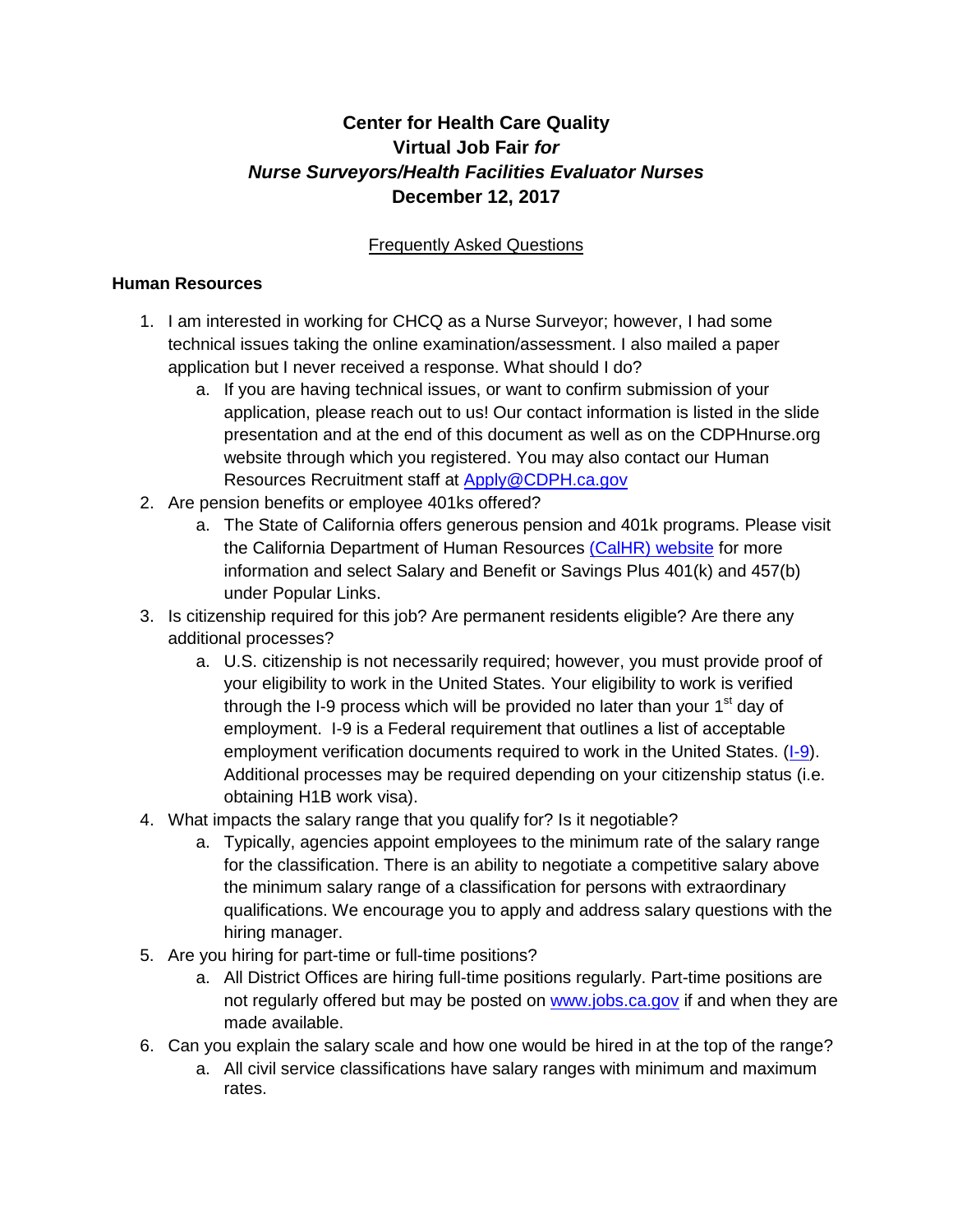- b. Typically, agencies appoint employees to the minimum rate of the salary range for the class.
- c. Positions in the following counties start at \$6816/mo.: San Francisco, Alameda, Contra Costa, San Mateo, Santa Clara, and Sonoma. All other counties start at \$5893/mo.
- d. There is an ability to negotiate a competitive salary above the minimum salary range of a classification for persons with extraordinary qualifications.
- e. After each 12 months of satisfactory performance, employees are eligible to receive a 5 percent merit salary adjustment (MSA) until they reach the maximum salary for the classification in which they are appointed.
- f. Based on statewide union negotiations, both union represented and nonrepresented employees may be eligible for general salary increases in addition to the MSA.
- 7. For how long will the state pay the retention bonus? Will this amount ever increase?
	- a. The retention pay has been in place since 1984, and has no expiration date. We do not anticipate any changes, including increases or decreases to the amount. Any changes are at the discretion of CalHR.
- 8. What are the CalPers retirement benefits for this position? Can they be added to current CalPers qualifying years?
	- a. Effective July 1, 2013, under the Public Employees' Pension Reform Act (PEPRA) retirement benefits are First Tier which is 2% @ at age 62, also at the time of hire employees will be required to complete CalPERS self-certification application to identify their reciprocal agency.
- 9. How many years of service are required to become vested for retirement?
	- a. There are two requirements to be vested one is the five (5) years of state service and the other is the age requirement. More information can be found at [CalPERS.](https://www.calpers.ca.gov/docs/forms-publications/planning-service-retirement.pdf)
- 10. What insurance company is used? Is it a HMO or PPO?
	- a. [CalPERS](https://www.calpers.ca.gov/page/active-members/health-benefits/plans-and-rates) has a wide variety of plans that include HMOs and PPOs.
- 11. Do you have to contribute to CALPERS if you have retired?
	- a. Yes if you accept a permanent appointment, you are required to contribute.
- 12. Can one work part time and still receive full benefits?
	- a. There are some circumstances where you can qualify for full benefits as a parttime employee. Please consult with your hiring manager if you are interviewing for a part-time position. If you have a permanent appointment or a limited term appointment with a duration of more than six months and work at least half time you are eligible for full health benefits. Service credits and leave accruals are in accordance with the time base the employee works.
- 13. Does CDPH offer tuition reimbursement?
	- a. There are reimbursement opportunities for additional training, but not for tuition.
- 14. Are there many team building activities or company events (i.e. fundraisers, holiday parties)?
	- a. There are team building activities such as picnics and holiday parties.

### **Qualifications**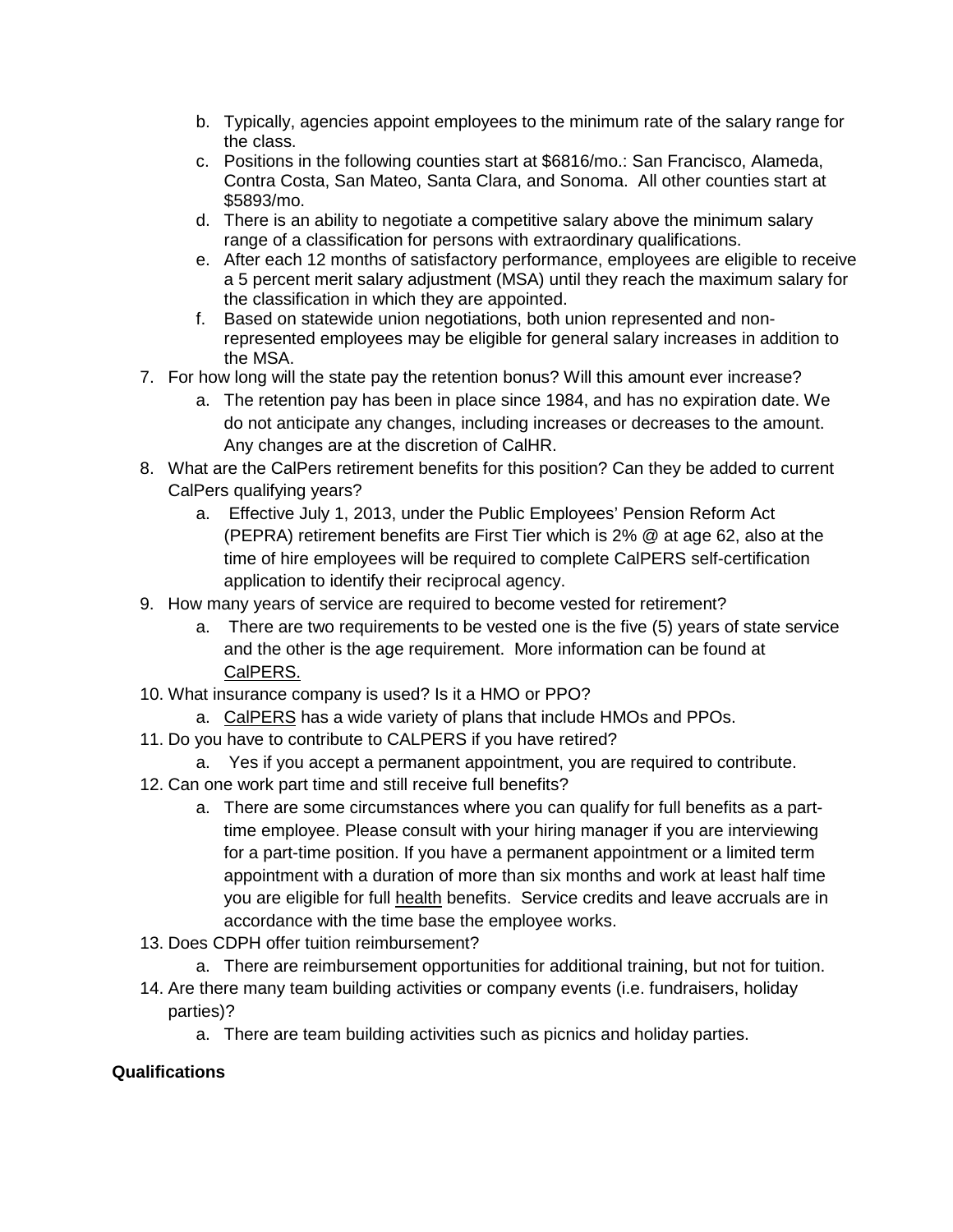- 1. What are the minimum qualifications?
	- a. Applicants must possess a valid California Registered Nurse license and one year of professional nursing experience, including a minimum of six months of administrative responsibility.
- 2. Is a Bachelor's of Science Degree in Nursing (BSN) required?
	- a. No, a BSN is not required. The required administrative experience may be substituted with a BSN.
- 3. Is a master's degree required to apply for this position?
	- a. No, a master's degree is not required. The required one year of general experience may be substituted with a master's degree in a recognized health field such as microbiology, laboratory technology, nursing, physical therapy, psychology, medical social work, or other health related field from a recognized school.
- 4. What is "Administrative Experience"?
	- a. Most applicants gain administrative experience in the following roles: Director of Nursing, Supervisor of a wing or floor of a hospital, Charge Nurse, Head Nurse, Shift Supervisor, Nursing home Administrator, Director of staff development in a skilled nursing facility or intermediate care facility, or teaching experience in nursing education. There are other ways to gain administrative experience. You are encouraged to apply and document all your experience and education on your application for evaluation.
- 5. If my RN license is in a probationary status, am I still eligible?
	- a. Yes, as long as the probationary status does not prevent you from practicing nursing in California.
- 6. If a candidate has experience in utilization review (UR) but not in management, are they still eligible to apply?
	- a. Yes, the candidate may be eligible. A candidate's eligibility is determined by an evaluation of all the candidate's experience and education. All candidates are encouraged to apply and document all the experience and education.
- 7. Is it required to have a public health nurse certification?
	- a. No, a public health nurse certification is not required.
- 8. Can you work part-time as a surveyor and still work in a hospital setting?
	- a. It depends. A conflict of interest arises if a CDPH surveyor works in a hospital or facility licensed and certified by CDPH. There are hospitals and facilities not licensed or certified by CDPH (i.e. hospitals and facilities under federal and state Veterans Affairs departments). We encourage you reach out to us if you have specific concerns on this subject.

## **Application Process**

- 9. How and where do I apply?
	- a. Our website, [www.CDPHnurse.org](http://www.cdphnurse.org/) outlines all of the steps for the application process and connects you directly to the application.
- 10. Can you explain the difference between an examination/assessment and applying for a job?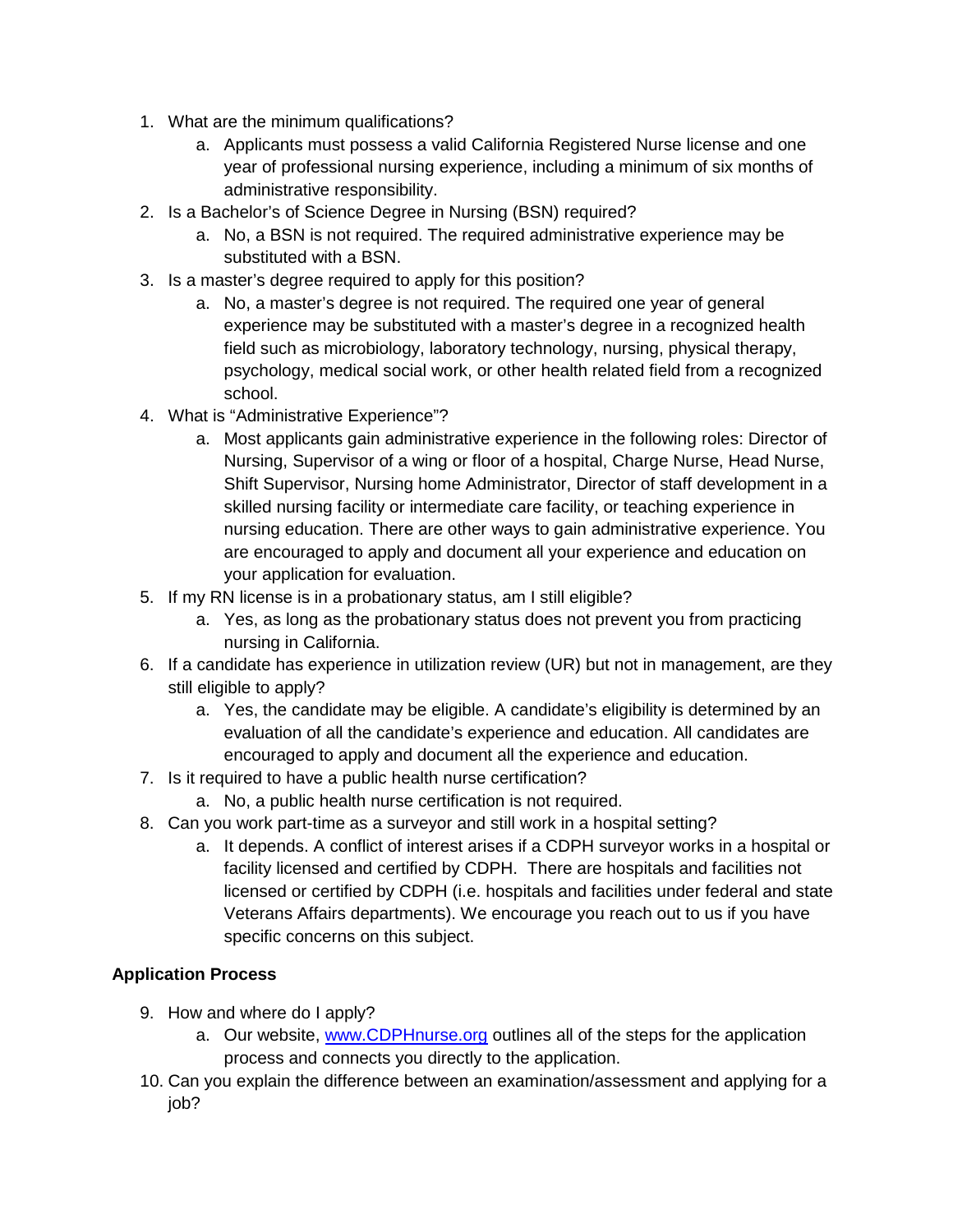- a. An examination/assessment evaluates an applicant's knowledge, skills and abilities to determine success potential in the classification. When you apply for a job, you are notifying the hiring manager of your interest in being considered for a specific position.
- b. Before you can work for the state, you need to establish eligibility. Typically, this is done by taking and passing an examination/assessment for the classification that you wish to be considered for employment. The examination/assessment for the Nurse Surveyor consists of a series of questions found online under the classification title of Health Facilities Nurse Evaluator. After you complete the examination, you may apply for Nurse Surveyor vacancies. Please note: Vacant positions are posted regularly by county and have final filling dates. If you wish to be considered for more than one county, you must apply for a position in each county you are interested in working in.
- 11. How do I take the examination/assessment to work at the Center for Health Care Quality (CHCQ) as a Health Facilities Evaluator Nurse (HFEN)?
	- a. The examination/assessment is proctored online through the jobs.ca.gov website. You can also visit www.C[DPHnurse.org](http://www.cdphnurse.org/) for step-by-step directions and a direct link to the Health Facilities Evaluator Nurse examination/assessment. If you have any questions about a specific examination/assessment, please contact us at apply@cdph.ca.gov [or call \(916\) 322-9905.](mailto:CDPHPLURecruitment@cdph.ca.gov)
- 12. Does a gap in work history affect the hiring process?
	- a. No, it will not affect the evaluation of the minimum qualifications of the application. It may be discussed in the interview but is not a unique disqualifier.
- 13. If nursing is my second career, should I list previous non-nursing work experience?
	- a. Your work experience is initially reviewed to ensure you meet the minimum qualifications noted above. Additional work experience may be beneficial for the hiring manager to determine your knowledge, skills, and abilities required and desired in candidates.
- 14. Can the examination/assessment be taken multiple times? E.g. If someone scores low, or does not pass, can they retake it in the interest of scoring higher?
	- a. The Health Facilities Evaluator Nurse examination/assessment can be taken once every 12 months.
- 15. If I have already applied and have not heard anything back, can I obtain feedback on why I was not considered for the position?
	- a. If you have questions regarding the status of your application you can contact the Personnel Liaison Unit at (916) 322-9905.
- 16. I am still active as a previous state employee. Do I need to take the exam before applying as a state surveyor?
	- a. Candidates may have eligibility to be appointed as a Health Facilities Evaluator Nurse, depending on prior classification held, through reinstatement rights or lateral transfer if they have current or prior State service, based on transfer and reinstatement laws/rules. If your previous classification was as a Health Facilities Evaluator Nurse (Nurse Surveyor), you will not need to take the examination. Further questions can be directed to **Apply@cdph.ca.gov**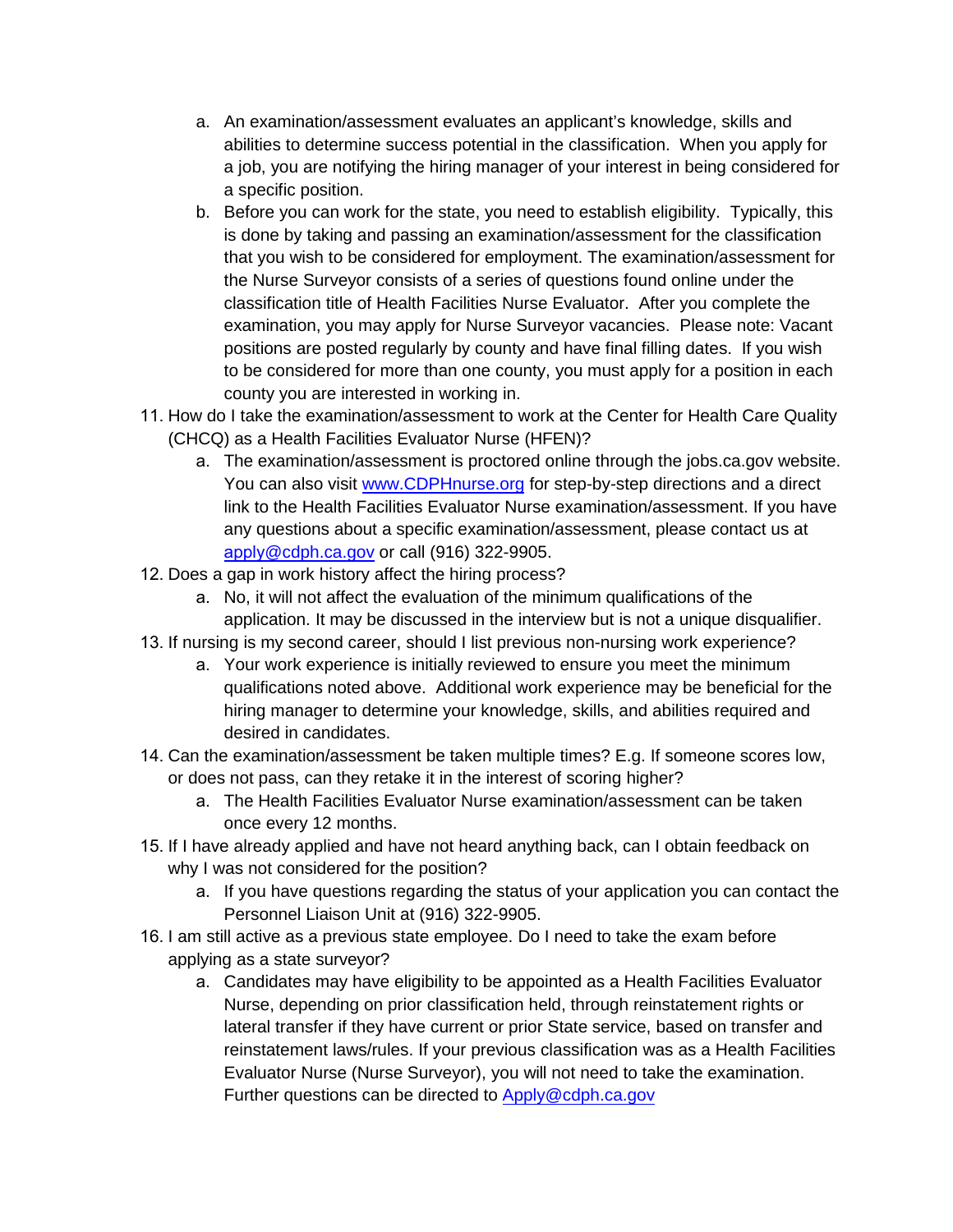- 17. How can I apply to multiple regions?
	- a. Nurse surveyor's vacancies are posted regularly by county and have final filling dates. If you wish to be considered for more than one county, you must apply to a job posting for each county you want to work in.
- 18. How difficult is it to actually get a position as a nurse surveyor?
	- a. There is a straightforward three-part process to obtain a nurse surveyor position.
		- i. Create a CalCareers account on [www.jobs.ca.gov,](http://www.jobs.ca.gov/) and take and pass the online examination/assessment for the Health Facilities Evaluator Nurse classification.
		- ii. Identify and apply for nurse surveyor jobs in the counties that you want to work in.
		- iii. Interview for jobs.
- 19. I am already on the eligibility list and submitted my application. What happens next? How long should I wait to hear from someone?
	- a. Supervisors will screen all applicants after the final filing date posted on the job posting, and will contact the most qualified candidates for interview. You should generally be contacted within a week of the job postings' final filling date. This may be in the form of a confirmation email, or a request for additional information/documentation.
- 20. Is there a deadline for submitting my application?
	- a. While we continuously accept applications for this position, please note that applications are reviewed after the final filing date of each job posting. We highly encourage you to submit your application as soon as possible to be added to the current posting's candidate list.

#### **Training Process and Performance Measurement**

- 1. Please describe the training process. How long is the training to be a State Surveyor? What amount of on the job training will be provided?
	- a. For new Nurse Surveyors training focuses primarily on skilled nursing facilities as that is a significant portion of the work conducted. There is a total of five weeks of training provided in one week intervals, followed by federal training online and the surveyor minimum qualifications test (SMQT). This process typically lasts up to nine months and additional specialty training is provided as needed. – five weeks total training, one week at a time, federal training online as well a
- 2. How is employee success measured? What types of mentorship programs are provided?
	- a. Employees have training supervisors in the District Offices and are mentored closely. If there are identified weaknesses they are made aware of it and given opportunities to improve. There are other classes offered as well for particular skills or weaknesses. Employees also have an individual development plan (IDP) that is developed every year.
- 3. What type of employee tends to succeed here? What experience are you looking for?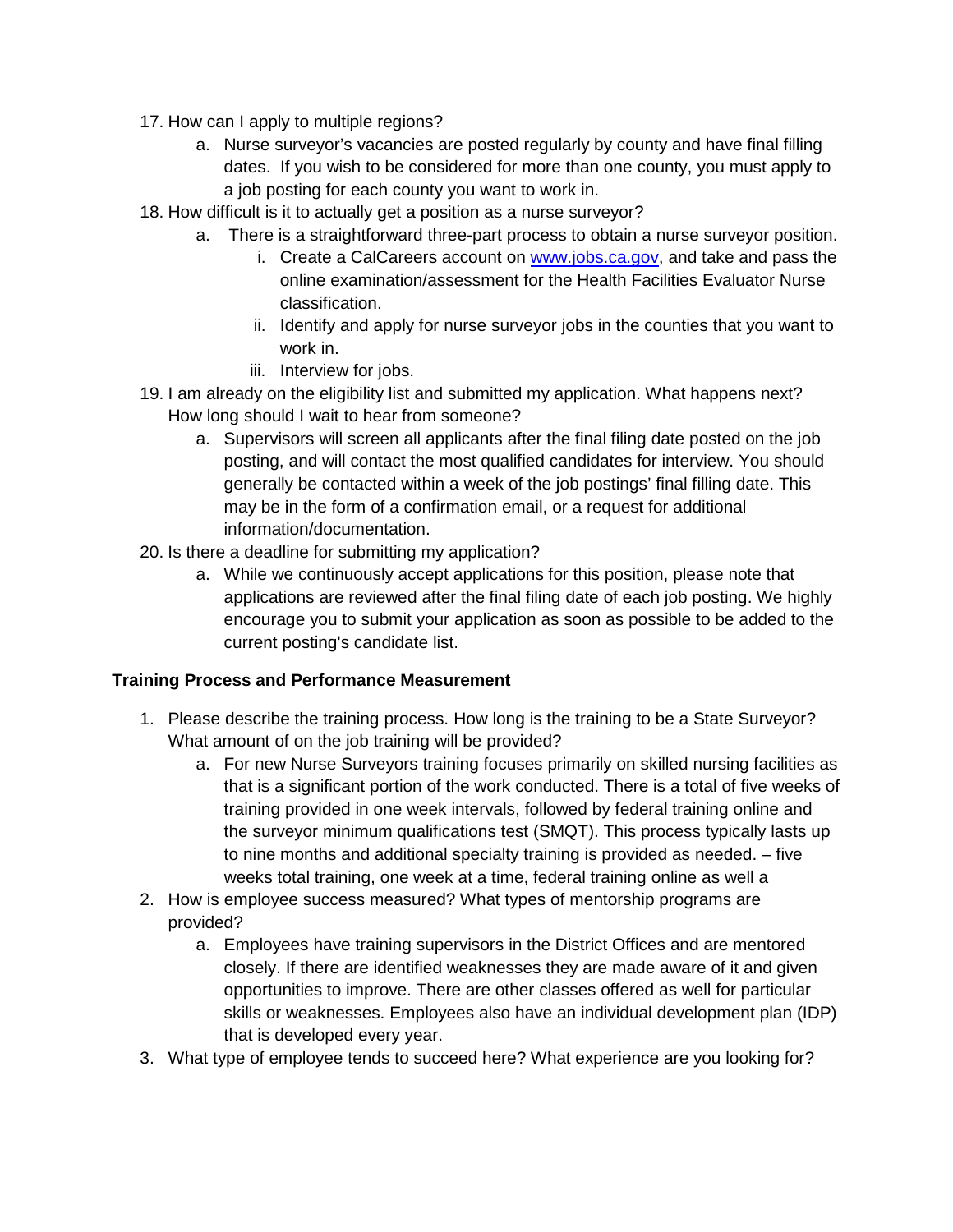- a. Employees with keen analytical, problem solving, and investigative skills tend to most often succeed – someone who likes the challenge and is passionate for patient advocacy with the ability to adapt quickly to change.
- 4. How useful or necessary is direct patient care experience?
	- a. Direct patient care experience is useful but not necessary, as that experience helps you evaluate the care patients are receiving.
- 5. How long is the probationary period?
	- a. The probationary period for Nurse Surveyors is 12 months.

## **Role of a HFEN**

- 1. Why is CDPH recruiting so heavily for Nurse Surveyors?
	- a. The Center for Healthcare Quality received additional authorized Nurse Surveyor positions. This allows the department to hire more Surveyors and continue to conduct this important work. Our Nurse Surveyors comprise approximately 1/3 of our staff at CDPH.
- 2. Do you travel a lot within an assigned county or throughout the state? Is there an overnight travel requirement?
	- a. This depends on the District Office in question; most District Offices have multiple counties within their jurisdiction and others have only one county or a few small but densely populated counties in their jurisdiction. No District Office is responsible for work through the entire state.
- 3. How many Nurse Surveyors are needed in each county?
	- a. Nurse Surveyors/HFENs are assigned by District Office rather by county and each office varies in the number of HFENs assigned from 24-60.
- 4. Can a Nurse Surveyor work out of two district offices?
	- a. Surveyors are generally based out of one district office. Occasionally, District Offices will assist each other based on workload.
- 5. How many agencies or facilities do you see in a day?
	- a. Depending on the survey being done, Surveyors will generally see no more than one facility per day. Sometimes surveys take more than one day to complete at larger facilities.
- 6. Do we have a choice in our survey assignments? If you are interested in a particular area such as complaints, how can that be accommodated?
	- a. When possible, we try to assign surveys based on your proximity to the site from home or the office, areas of interest, and special expertise.
- 7. What is the usual mix of field vs. office work in terms of hours/days per week?
	- a. Typically Nurse Surveyors work equally in the field and office, as surveys usually take 2-3 days in the field with two days to write a report and complaint investigations typically take about a day with repot writing after that as well.
- 8. How does surveyor work differ from the work done at the Joint Commission on Accreditation of Healthcare Organizations (JCAHO)?
	- a. The JCAHO is a non-profit organization that provides voluntary accreditation and certification to health-care facilities across the United States, while the California Department of Public Health is responsible for all health-care facilities in